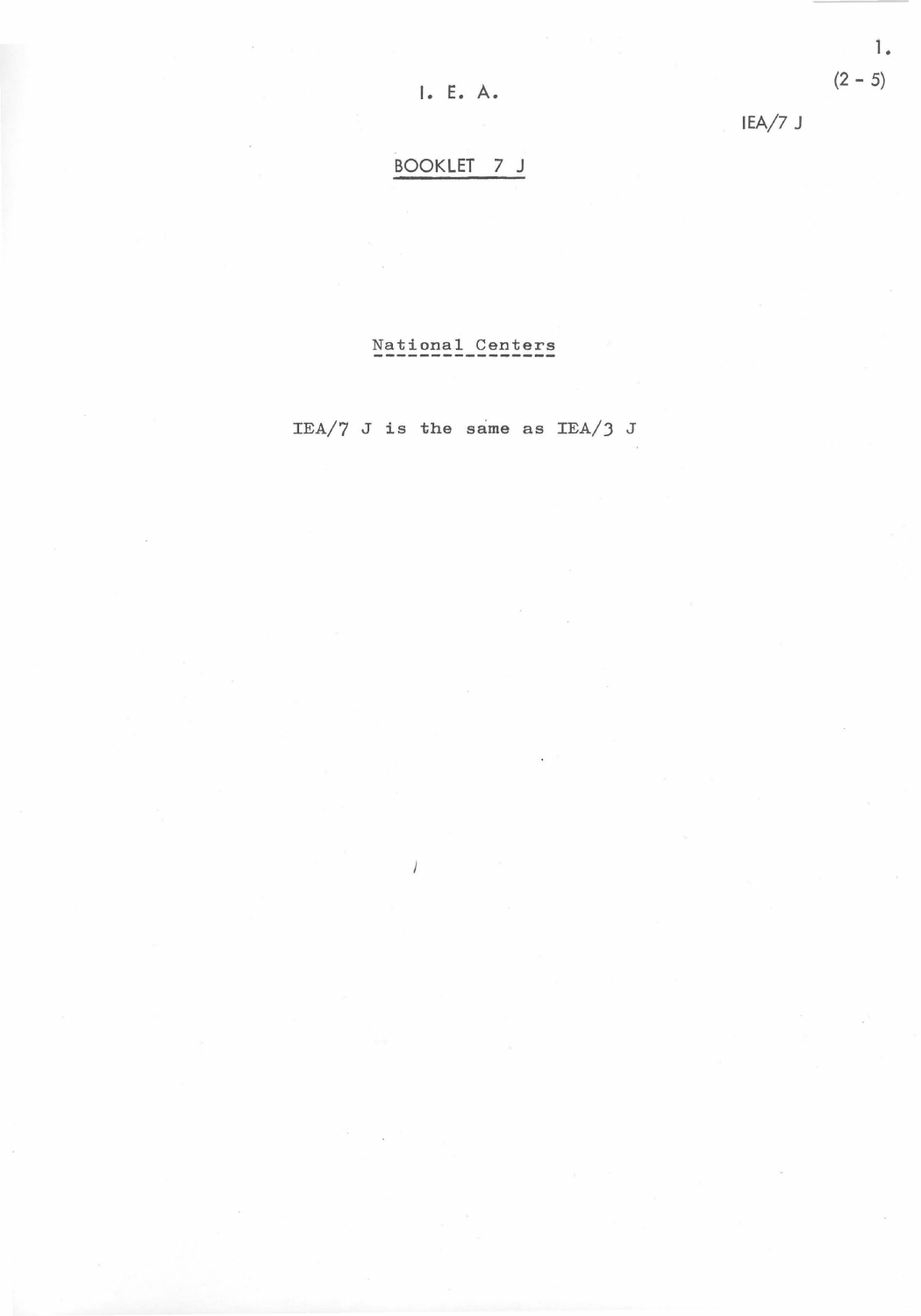### BOOKLET 3J

#### READING SPEED TEST

### Directions

Here is a story. The story has many little parts. When you come to the end of a part there will be three words like this:

one two three

Put a line under the word that fits in the story. For this test you underline the words in the booklet.

Read as fast as you can, and see how many parts of the story you can read and mark in the time that you have .

Remember - read as fast as you can, but be sure to mark the right word after each part of the story.

Do not use an eraser. If you change your mind, cross out your first answer and then put a line under your second choice .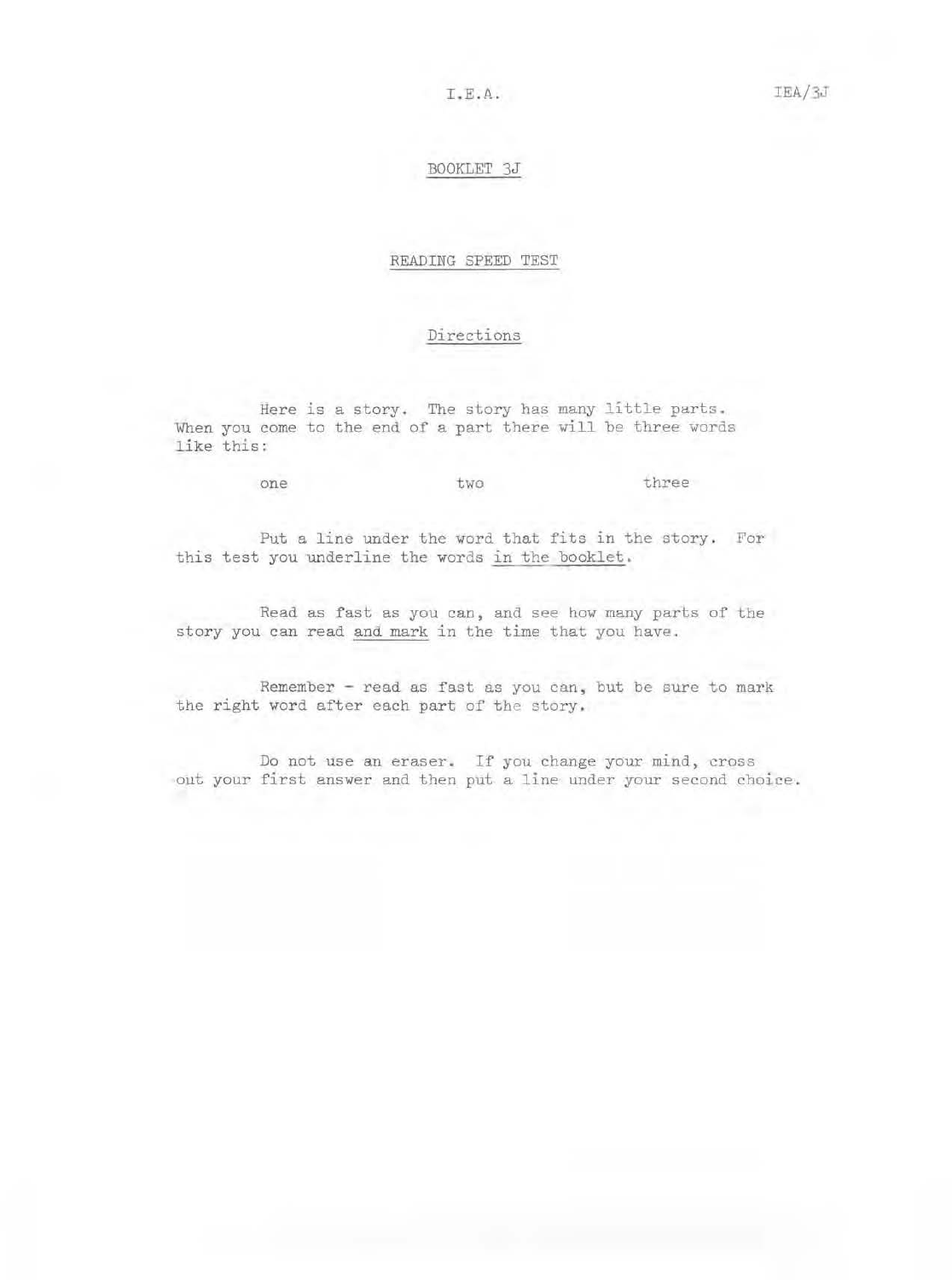1. Peter has a little dog. The dog is black with a white spot on his back and one white leg. The color of Pater's dog is mostly

black brown grey

2 , When Peter got the dog it **was a** small puppy. Now the dog is a little more than two years old. How many years has Peter had the dog?

one two three

3. Peter's dog has a spot on his back. That is why Peter named the dog Spot. The dog was named after the spot on his

back ear leg

4. The dog has learned to do two tricks. One trick is to catch a ball. To stand on its hind legs is the second

story trick way

5. When he was a puppy Spot was fed three times a day. Now he is fed only once. The number of times is now

often less many

6. Spot is most happy when he gets a bone. He would like to have a bone every day, but he does not get one that

small hungry often

7. Spot lives in his own little house. It is a red house and it is made of **wood.** The house that Spot lives in is

green red white

8. Peter's mother does not like to have Spot in her house when he has dirty feet. When his feet are dirty Spot must stay

inside hungry outside

9. Sometimes Peter has dirty feet too. Then his mother makes him wipe them off on the mat. The mat is used to keep the house

clean dry warm

2.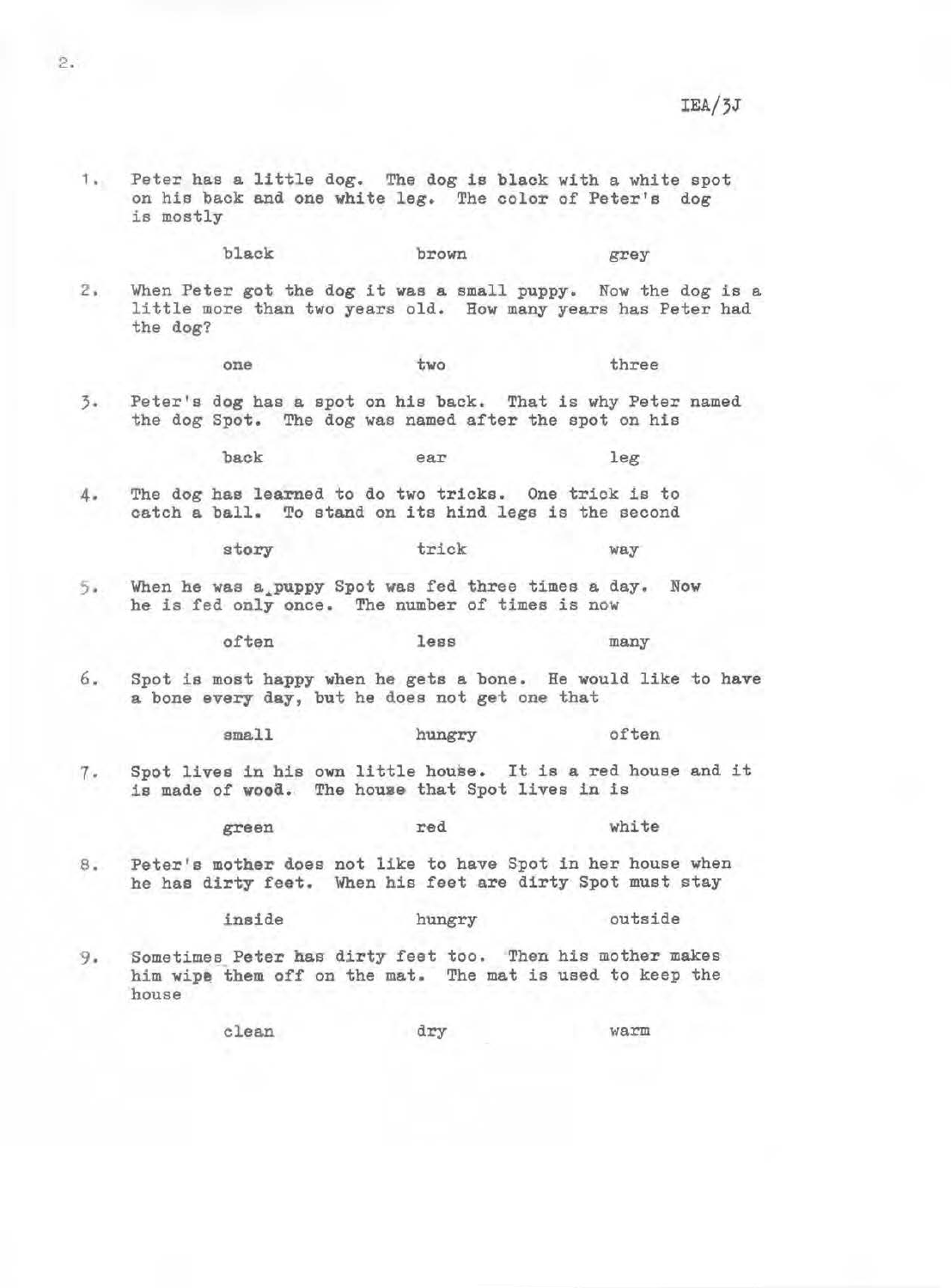# 3J Reading Speed Test

10. Peter **likes** to play with Spot. Often they run together. Peter can run quite fast, and yet Spot can run

faster now home

11. One day Peter **went** for a long **walk.** Spot came along too. Spot had great fun. When Peter goes for a walk Spot always wants to

eat go sleep

12. While they were walking they saw a bird. The bird was sitting on the ground under a tree. Peter saw the bird sitting on the

branch ground tree

13. Spot saw the bird too. Spot wanted to catch the bird. The bird was something that Spot wanted to

catch find scare

14. Spot ran after the bird. While he ran after the bird he kept barking. Spot was barking while he chased the

ball bird boy

15. When Spot **chased** the bird it flew away. It flew up into the tree. It flew to the top of the tree and sat on a

branch store box

16. Spot was surprised. He did not know where the bird had gone. Be did not know that the bird had flown to the

bush house tree

17. Spot ran around in circles. He ran this way and that **way.**  He kept looking and looking. He was looking for the

bird bone dog

18. The bird in the top of the tree started to sing. He sang because he was happy. Because he was safe in the tree he started to

fly sing sleep

19. A second bird came to the tree too. He came to join the first bird. How many birds were there in the top of the tree **now?** 

none one two

20. The birds flew **away** from the tree together. They flew to a field of wheat. The birds were hungry and wanted to eat some

berries corn wheat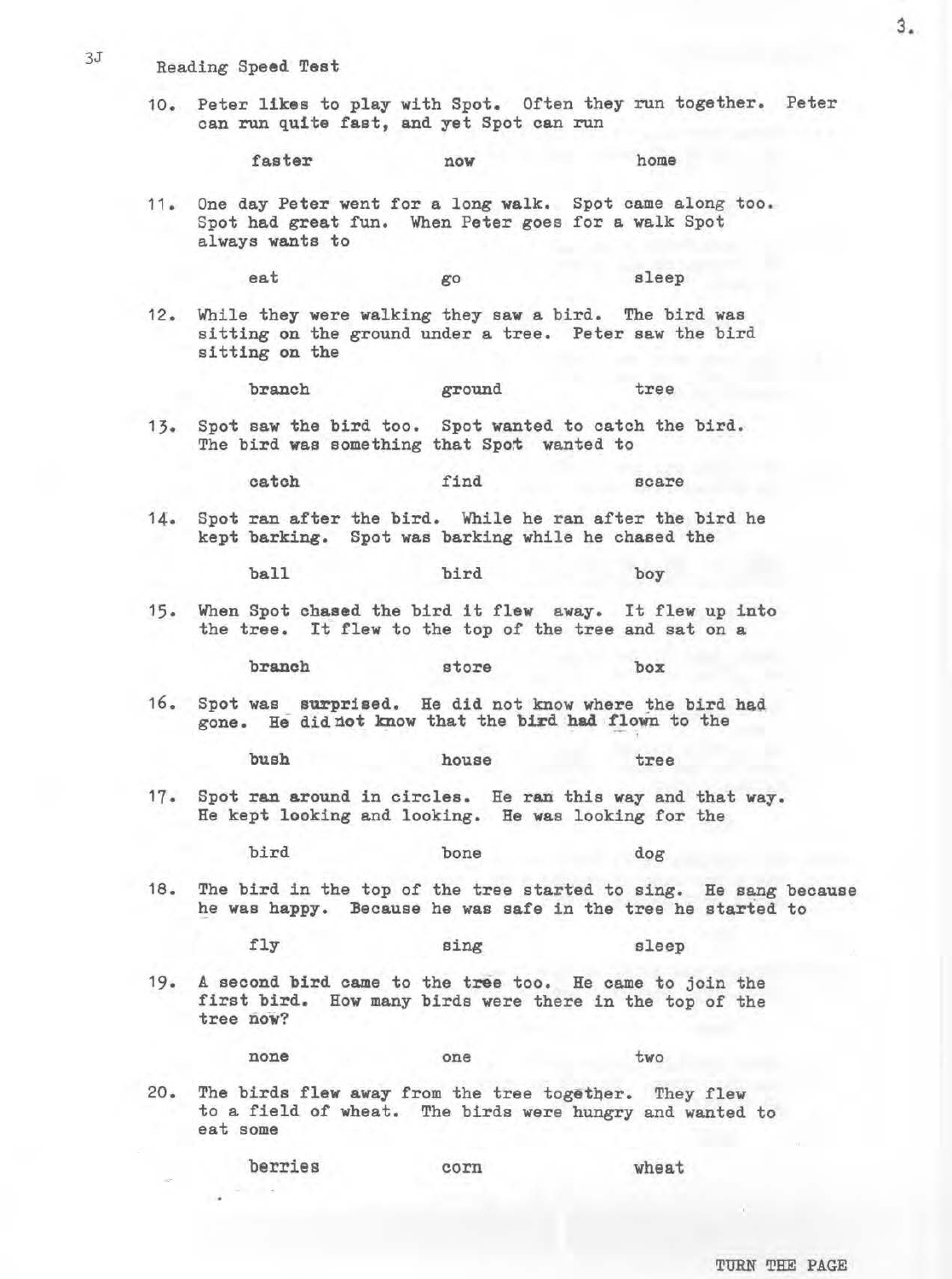21. There were many birds in the field. They were all eating the grains of wheat. They were all eating the wheat in the

box field house

22. Spot &nd Peter came walking by the field. When Spot saw the birds, he was very excited. He was excited to see so many

birds grains people

23. Spot ran into the field. When he got to the middle of the field, he started to bark. He stood barking in the middle of the

day field night

24. The birds did not **wait** for Spot. Before he reached the field they flew **away.** They flew away because they were

afraid alone hungry

25. Spot did not\_know what to do next. He sat barking in the middle of the field. He sat and waited for Peter to

bark come cry

26. Peter came to the edge of the field and stood still. Then he called to Spot. He called to Spot from the edge of the

field road **river** 

27. When Peter called, Spot ran over to him. Peter patted Spot on the head. Because Spot obeyed Peter, Peter thought he was a good

boy dog fighter

28. They walked until they came to the main road. There they saw a bus come by loaded down with people. There were a great many people in the

bus house town

29. The bus was going to the next town. In this town there is a large market. Many people ride the bus to go to the

lake market station

30. Peter saw his father on the bus. Peter's father works in the next town. He has to ride the bus when it is time to go to

bed vi sit work